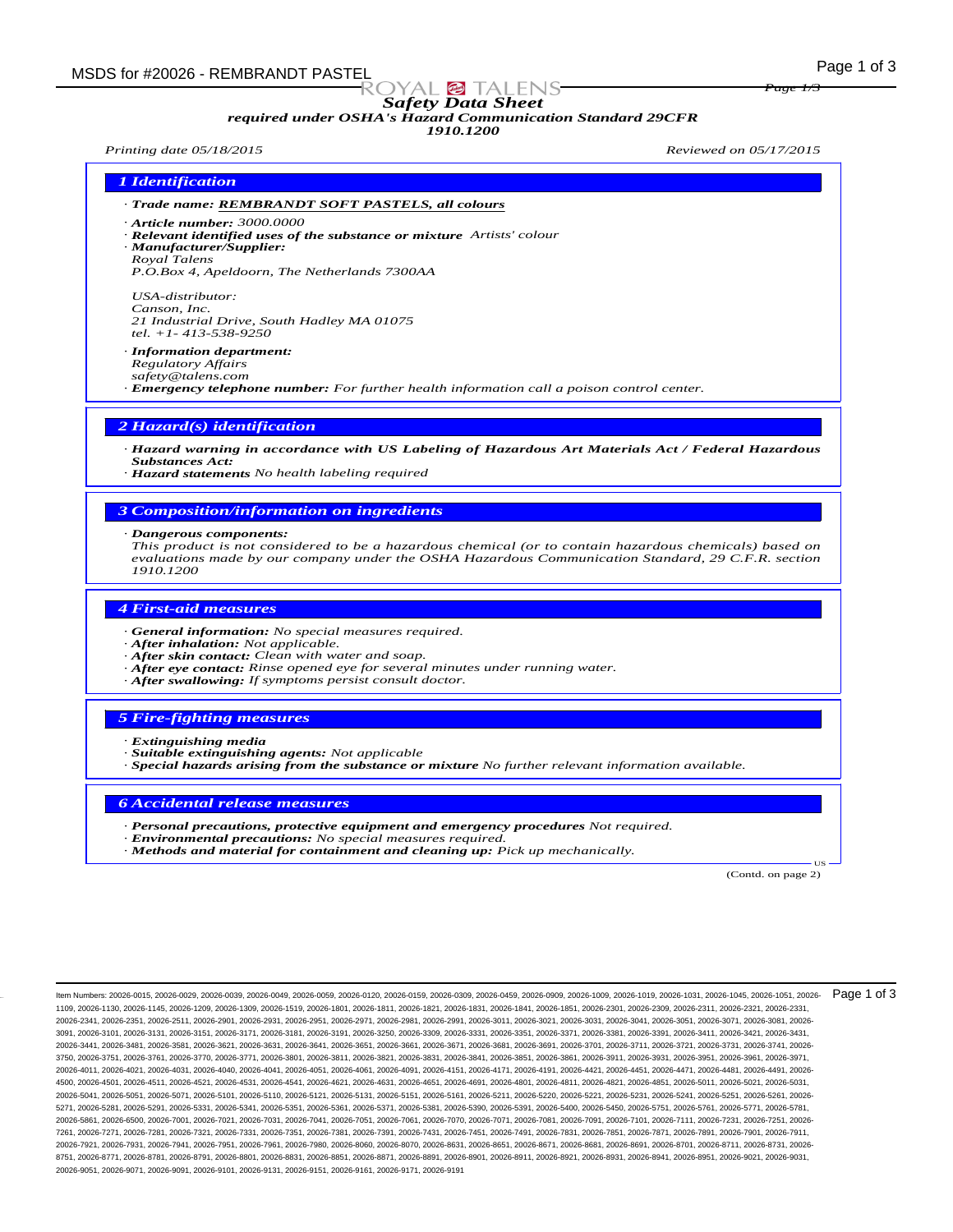*Safety Data Sheet*

*required under OSHA's Hazard Communication Standard 29CFR*

*1910.1200*

*Printing date 05/18/2015 Reviewed on 05/17/2015*

(Contd. of page 1)

(Contd. on page 3)

US

*Page 2/3*

*7 Handling and storage*

*· Precautions for safe handling: No special measures required.*

#### *8 Exposure controls/personal protection*

*· General protective and hygienic measures: Wash hands before breaks and at the end of work. · Eye protection: Not required.*

## *9 Physical and chemical properties*

| $\cdot$ Appearance:                                                                                                                       |                                    |
|-------------------------------------------------------------------------------------------------------------------------------------------|------------------------------------|
| Form:                                                                                                                                     | Solid                              |
| Color:                                                                                                                                    | According to product specification |
| $\cdot$ Odor:                                                                                                                             | <i>Odorless</i>                    |
| $\cdot$ pH-value:                                                                                                                         | Not applicable.                    |
| $\cdot$ Change in condition<br><b>Melting point/Melting range:</b> Not determined.<br><b>Boiling point/Boiling range:</b> Not determined. |                                    |
| · Flash point:                                                                                                                            | Not applicable.                    |
| · Flammability (solid, gaseous): Not determined.                                                                                          |                                    |
| · Explosion limits:                                                                                                                       |                                    |
| Lower:                                                                                                                                    | Not determined.                    |
| <b>Upper:</b>                                                                                                                             | Not determined.                    |
| $\cdot$ Density:                                                                                                                          | Not determined.                    |
| · Solubility in / Miscibility with                                                                                                        |                                    |
| Water:                                                                                                                                    | Insoluble.                         |
| · Viscosity:                                                                                                                              |                                    |
| Dynamic:                                                                                                                                  | Not applicable.                    |
| Kinematic:                                                                                                                                | Not applicable.                    |
| Solids content:                                                                                                                           | 100.0%                             |

#### *10 Stability and reactivity*

*· Thermal decomposition / conditions to be avoided: No decomposition if used according to specifications.*

- *· Possibility of hazardous reactions No dangerous reactions known.*
- *· Conditions to avoid No further relevant information available.*
- *· Incompatible materials: No further relevant information available.*

#### *11 Toxicological information*

- *· Carcinogenic categories:*
- *· IARC (International Agency for Research on Cancer)*

*None of the ingredients is listed.*

*· NTP (National Toxicology Program)*

*None of the ingredients is listed.*

Item Numbers: 20026-0015, 20026-0029, 20026-0039, 20026-0049, 20026-0059, 20026-0120, 20026-0159, 20026-0309, 20026-0459, 20026-0909, 20026-1009, 20026-1019, 20026-1031, 20026-1045, 20026-1051, 20026- 1109, 20026-1130, 20026-1145, 20026-1209, 20026-1309, 20026-1519, 20026-1801, 20026-1811, 20026-1821, 20026-1831, 20026-1841, 20026-1851, 20026-2301, 20026-2309, 20026-2311, 20026-2321, 20026-2331, 20026-2341, 20026-2351, 20026-2511, 20026-2901, 20026-2931, 20026-2951, 20026-2971, 20026-2981, 20026-2991, 20026-3011, 20026-3021, 20026-3031, 20026-3041, 20026-3051, 20026-3071, 20026-3081, 20026- 3091, 20026-3101, 20026-3131, 20026-3151, 20026-3171, 20026-3181, 20026-3191, 20026-3250, 20026-3309, 20026-3331, 20026-3351, 20026-3371, 20026-3381, 20026-3391, 20026-3411, 20026-3421, 20026-3431, 20026-3441, 20026-3481, 20026-3581, 20026-3621, 20026-3631, 20026-3641, 20026-3651, 20026-3661, 20026-3671, 20026-3681, 20026-3691, 20026-3701, 20026-3711, 20026-3721, 20026-3731, 20026-3741, 20026- 3750, 20026-3751, 20026-3761, 20026-3770, 20026-3771, 20026-3801, 20026-3811, 20026-3821, 20026-3831, 20026-3841, 20026-3851, 20026-3861, 20026-3911, 20026-3931, 20026-3951, 20026-3961, 20026-3971, 20026-4011, 20026-4021, 20026-4031, 20026-4040, 20026-4041, 20026-4051, 20026-4061, 20026-4091, 20026-4151, 20026-4171, 20026-4191, 20026-4421, 20026-4451, 20026-4471, 20026-4481, 20026-4491, 20026- 4500, 20026-4501, 20026-4511, 20026-4521, 20026-4531, 20026-4541, 20026-4621, 20026-4631, 20026-4651, 20026-4691, 20026-4801, 20026-4811, 20026-4821, 20026-4851, 20026-5011, 20026-5021, 20026-5031, 20026-5041, 20026-5051, 20026-5071, 20026-5101, 20026-5110, 20026-5121, 20026-5131, 20026-5151, 20026-5161, 20026-5211, 20026-5220, 20026-5221, 20026-5231, 20026-5241, 20026-5251, 20026-5261, 20026- 5271, 20026-5281, 20026-5291, 20026-5331, 20026-5341, 20026-5351, 20026-5361, 20026-5371, 20026-5381, 20026-5390, 20026-5391, 20026-5400, 20026-5450, 20026-5751, 20026-5761, 20026-5771, 20026-5781, 20026-5861, 20026-6500, 20026-7001, 20026-7021, 20026-7031, 20026-7041, 20026-7051, 20026-7061, 20026-7070, 20026-7071, 20026-7081, 20026-7091, 20026-7101, 20026-7111, 20026-7231, 20026-7251, 20026- 7261, 20026-7271, 20026-7281, 20026-7321, 20026-7331, 20026-7351, 20026-7381, 20026-7391, 20026-7431, 20026-7451, 20026-7491, 20026-7831, 20026-7851, 20026-7871, 20026-7891, 20026-7901, 20026-7911, 20026-7921, 20026-7931, 20026-7941, 20026-7951, 20026-7961, 20026-7980, 20026-8060, 20026-8070, 20026-8631, 20026-8651, 20026-8671, 20026-8681, 20026-8691, 20026-8701, 20026-8711, 20026-8731, 20026- 8751, 20026-8771, 20026-8781, 20026-8791, 20026-8801, 20026-8831, 20026-8851, 20026-8871, 20026-8891, 20026-8901, 20026-8911, 20026-8921, 20026-8931, 20026-8941, 20026-8951, 20026-9021, 20026-9031, 20026-9051, 20026-9071, 20026-9091, 20026-9101, 20026-9131, 20026-9151, 20026-9161, 20026-9171, 20026-9191 Page 2 of 3